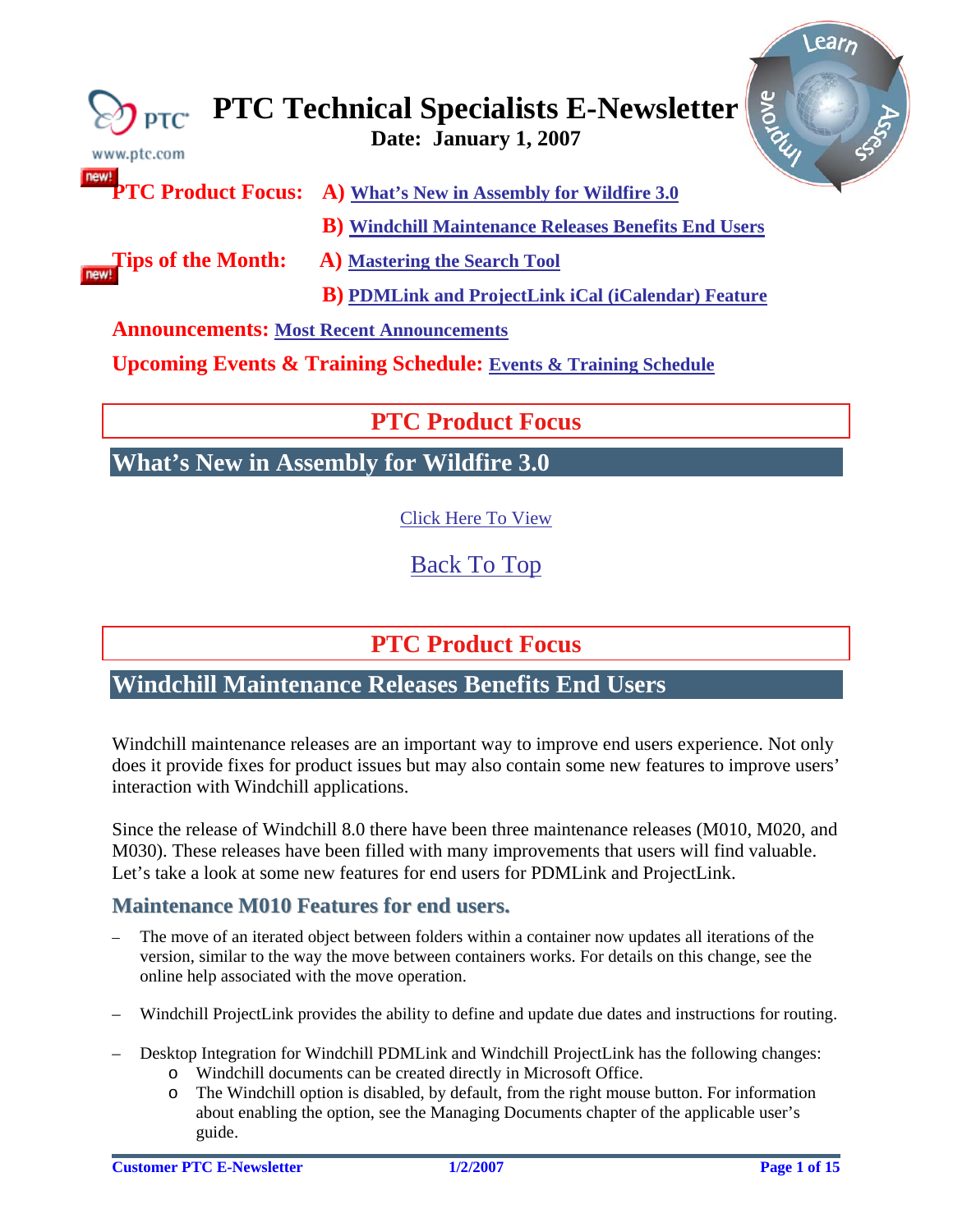### **Maintenance M020 Features for end users.**

- Usability improvements for PDMLink Change objects include the following:
	- o Copy action on Affected Data and Resulting Items tables
	- o Paste action on Affected Data and Resulting Items tables
	- o Propagate data from a Problem Report to a Change Request
	- o Propagate data from a Change Request to a Change Notice
	- o Expand-All and Collapse-All actions on Change information pages
- Folder Subscriptions feature for both Windchill PDMLink and ProjectLink.
	- o This gives users the ability to subscribe to folders, allowing them to receive an e-mail notification when certain events or actions occur on any item within a folder to which they are subscribed.
	- o The folder subscription feature can be installed and configured with Windchill ProjectLink, Windchill PDMLink, or bundled Windchill ProjectLink PDMLink 8.0 only. For more information, refer to the "Communication Tools" section of the Windchill ProjectLink User's Guide or Windchill PDMLink User's Guide.
- New Support for iCal (iCalendar). The iCal compliant attachments are now delivered with the meeting notifications for Windchill ProjectLink and Windchill PDMLink, and Windchill Foundation & PDM.
	- o This allows a user with an iCal-compliant mail reader to accept the meeting into their calendaring system.
	- o This includes meeting updates and cancellations.
	- o The user is free to make updates from their personal calendar system, but those updates are not being reflected in Windchill.
	- o PDMLink only supports it from the Home tab Meeting URL. Product or Library Meeting URL will no send out notifications using iCal.

### **Maintenance M030 Features for end users.**

- PDMLink Product Structure Browser now has a Table View Manager: which allows users to select
	- o Users can select which attributes, including soft attributes that gets displayed in the table's column.
	- o Users can create and save different views, depending on which attributes they want to display, and the order in which the attributes should appear.
- Enhance the current action items in Windchill ProjectLink to support the following capabilities:
	- o Expose for use a large set of out of the box attributes which can be repurposed or hidden and which can be viewed and updated both through web interfaces and using Microsoft Excel.
	- o Define, update, and export action items through Microsoft Excel
	- o Link action items to parts, documents, CAD documents (including parts and documents that are checked out from PDMLink), milestones, activities, and deliverables
	- o Support discussion forums for action items
	- o Send automatic e-mail notifications to users when an action item is assigned, reassigned, overdue, or resolved.

The above information was gathered out of Windchill® Maintenance Installation and Configuration Guide. For more complete details about Windchill Maintenance Releases, please visit [ptc.com](http://www.ptc.com/) "Support" page and select "Download Reference Documents" or contact your PTC Account Manager.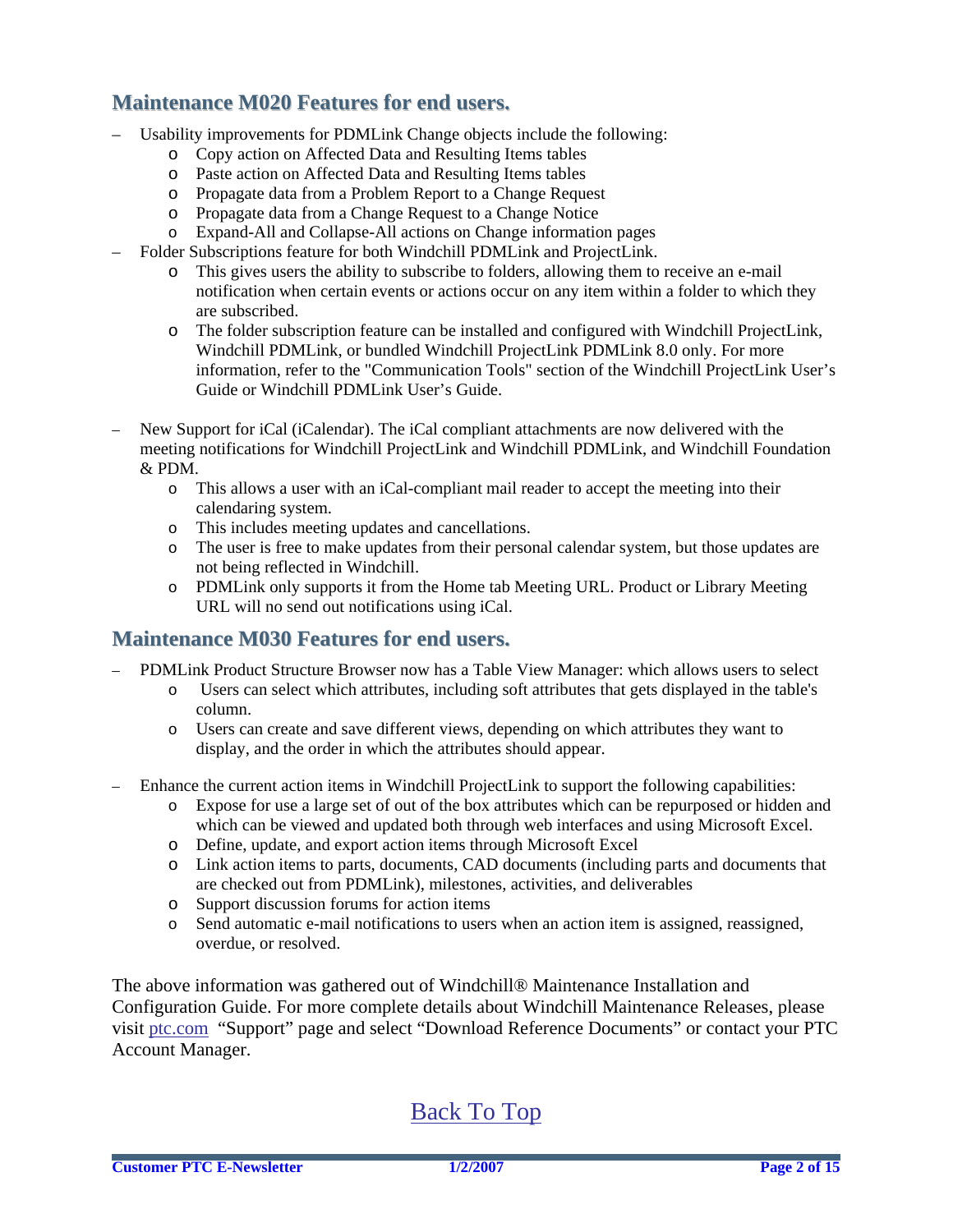# **Tips of the Month**

<span id="page-2-0"></span>**Mastering the Search Tool**

### [Click Here To View](http://members.shaw.ca/jpeng/newsletter/PTC_Technical_Specialists_E-Newsletter_01-01-2007_desktop.pdf)

# [Back To Top](#page-0-0)

# **Tips of the Month**

## **PDMLink and ProjectLink iCal (iCalendar) Feature**

As of Windchill 8.0 maintenance release M020 PDMLink and ProjectLink both support a standard for interfacing to a user or user's calendar for scheduling meetings using a standard called "iCal". What is iCalendar (iCal)?

Definition is *From Wikipedia, the free encyclopedia* 

o **iCalen dar** is a standard (RFC 2445 [or R](http://tools.ietf.org/html/rfc2445)FC2445 Syntax Referenc[e\) for](http://en.wikipedia.org/w/index.php?title=RFC2445_Syntax_Reference&action=edit) calendar [data exchange. The](http://en.wikipedia.org/wiki/Calendar)  [standard is sometimes referred to as "iCal", which also is the name of the](http://en.wikipedia.org/wiki/Calendar) Apple Compute[r](http://en.wikipedia.org/wiki/Apple_Computer) [calendar program that provides one of the implementations of the standard.](http://en.wikipedia.org/wiki/Apple_Computer) 

iCalendar allows users to send meeting requests and tasks to other users through emails. Recipients of the iCalendar email (with supported software) can respond to the sender easily or counter propose another meeting date/time.

Here's how you can take advantage of this feature.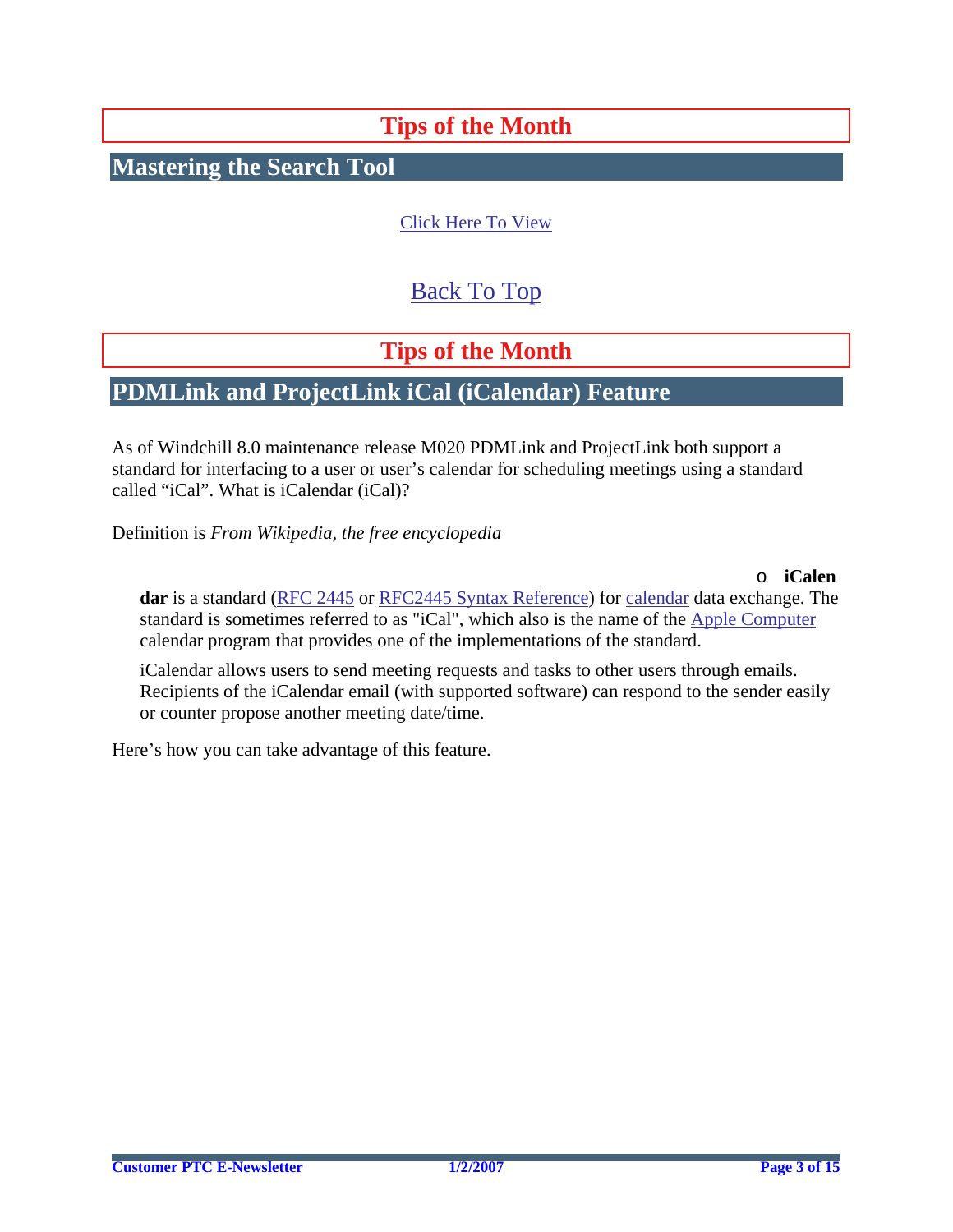## **PDMLink or ProjectLink.**

1. Select "Home" tab and then select the "Meetings" URL. Now click the "Create Meeting" icon. This example is given for PDMLink. ProjectLink works from any running project meeting URL.

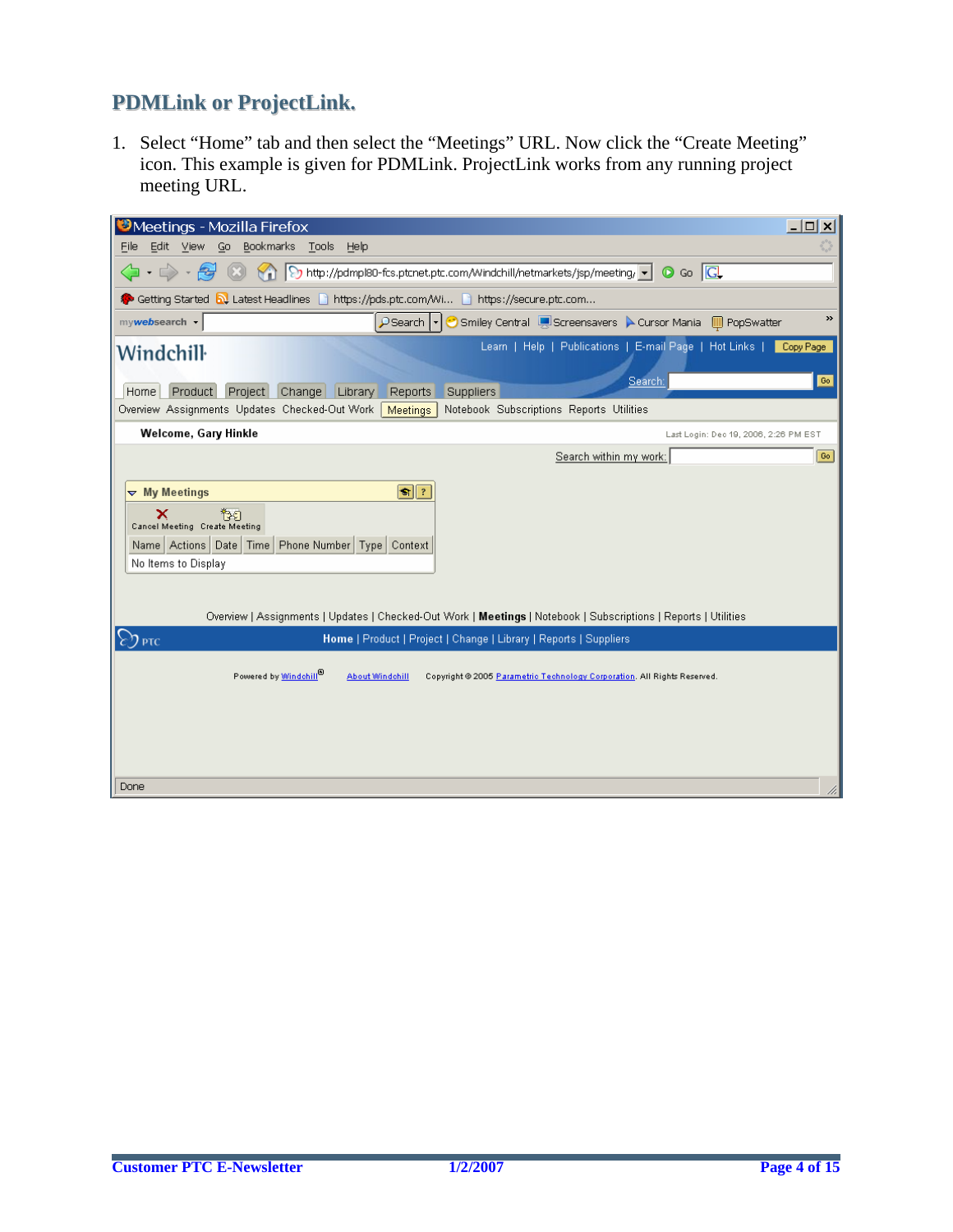2. Fill in the Meeting Name, Type, Date, Time and Duration in minutes. Now click the Next button.

| Chttp://pdmpl80-fcs.ptcnet.ptc.com - Create Meeting - Mozilla Firefox |                              |                                                            |               |                                                                                    |                                    |    | $\Box$ olxi     |
|-----------------------------------------------------------------------|------------------------------|------------------------------------------------------------|---------------|------------------------------------------------------------------------------------|------------------------------------|----|-----------------|
| mywebsearch +                                                         |                              |                                                            |               | PSearch   ▼ Smiley Central DeScreensavers A Cursor Mania DP PopSwatter @ Fun Cards |                                    |    |                 |
| <b>Create Meeting</b>                                                 |                              |                                                            |               |                                                                                    |                                    |    | S1              |
| <b>Steps</b>                                                          |                              | * Meeting Name: [Cal Meeting Example                       |               |                                                                                    |                                    |    |                 |
| 1. Name and Schedule<br>2. Agenda<br>3. Participants                  |                              | * Type: Standard<br>$\vert \cdot \vert$                    |               | POWERED                                                                            |                                    |    |                 |
| 4. Subject Items<br>5. Connection Information                         |                              | * Date: 12/26/2006                                         | MM/DD/YYYY    |                                                                                    |                                    |    |                 |
|                                                                       |                              | * Time: $\boxed{2}$ $\boxed{3}$ : $\boxed{00}$ $\boxed{4}$ | C am C pm EST |                                                                                    |                                    |    |                 |
|                                                                       | Duration (minutes): 120      |                                                            |               |                                                                                    |                                    |    |                 |
|                                                                       |                              |                                                            |               |                                                                                    |                                    |    |                 |
|                                                                       |                              |                                                            |               |                                                                                    |                                    |    |                 |
|                                                                       |                              |                                                            |               |                                                                                    |                                    |    |                 |
|                                                                       |                              |                                                            |               |                                                                                    |                                    |    |                 |
|                                                                       |                              |                                                            |               |                                                                                    |                                    |    |                 |
|                                                                       |                              |                                                            |               |                                                                                    |                                    |    |                 |
|                                                                       |                              |                                                            |               |                                                                                    |                                    |    |                 |
|                                                                       |                              |                                                            |               |                                                                                    |                                    |    |                 |
|                                                                       |                              |                                                            |               |                                                                                    |                                    |    |                 |
|                                                                       |                              |                                                            |               |                                                                                    |                                    |    |                 |
|                                                                       | * Indicates required fields. |                                                            |               |                                                                                    |                                    |    |                 |
|                                                                       |                              |                                                            |               |                                                                                    | Back<br>Next $\blacktriangleright$ | OK | Apply<br>Cancel |
|                                                                       |                              |                                                            |               |                                                                                    |                                    |    |                 |
|                                                                       |                              |                                                            |               |                                                                                    |                                    |    |                 |
|                                                                       |                              |                                                            |               |                                                                                    |                                    |    |                 |
|                                                                       |                              |                                                            |               |                                                                                    |                                    |    |                 |
| Done                                                                  |                              |                                                            |               |                                                                                    |                                    |    | h,              |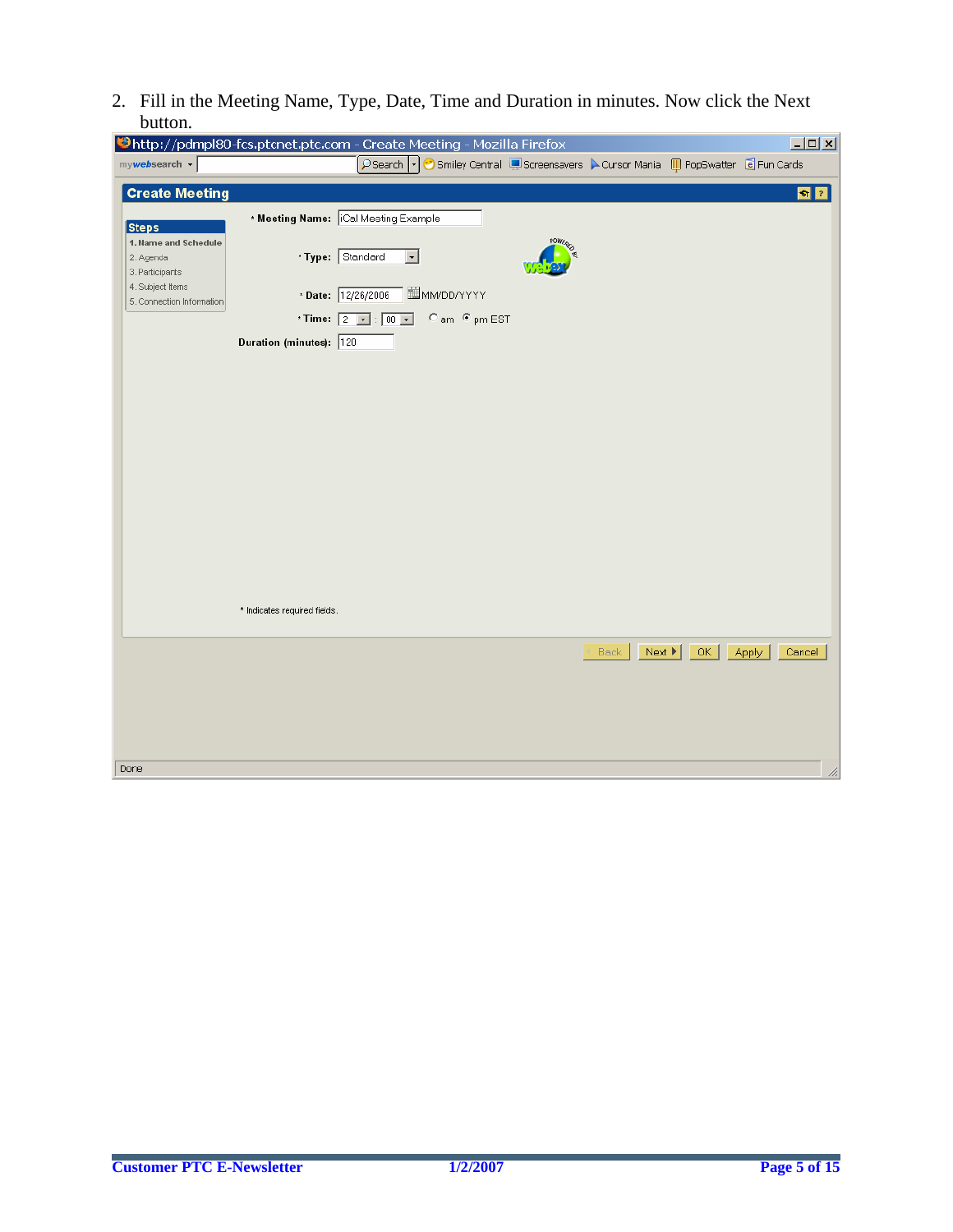## 3. Fill out the Agenda field as shown below and click the Next button.

| Dhttp://pdmpl80-fcs.ptcnet.ptc.com - Create Meeting - Mozilla Firefox |                                 |  |                                                                                 |                              |    | $\Box$ D $\Box$ |
|-----------------------------------------------------------------------|---------------------------------|--|---------------------------------------------------------------------------------|------------------------------|----|-----------------|
| mywebsearch -                                                         |                                 |  | PSearch v Smiley Central escreensavers A Cursor Mania en PopSwatter e Fun Cards |                              |    |                 |
| <b>Create Meeting</b>                                                 |                                 |  |                                                                                 |                              |    | S2              |
|                                                                       |                                 |  |                                                                                 |                              |    |                 |
| <b>Steps</b>                                                          | Agenda: Exmple of iCal Meeting. |  |                                                                                 |                              |    |                 |
| 1. Name and Schedule                                                  |                                 |  |                                                                                 |                              |    |                 |
| 2. Agenda                                                             |                                 |  |                                                                                 |                              |    |                 |
| 3. Participants                                                       |                                 |  |                                                                                 |                              |    |                 |
| 4. Subject Items<br>5. Connection Information                         |                                 |  |                                                                                 |                              |    |                 |
|                                                                       |                                 |  |                                                                                 |                              |    |                 |
|                                                                       |                                 |  |                                                                                 |                              |    |                 |
|                                                                       |                                 |  |                                                                                 |                              |    |                 |
|                                                                       |                                 |  |                                                                                 |                              |    |                 |
|                                                                       |                                 |  |                                                                                 |                              |    |                 |
|                                                                       |                                 |  |                                                                                 |                              |    |                 |
|                                                                       |                                 |  |                                                                                 |                              |    |                 |
|                                                                       |                                 |  |                                                                                 |                              |    |                 |
|                                                                       |                                 |  |                                                                                 |                              |    |                 |
|                                                                       |                                 |  |                                                                                 |                              |    |                 |
|                                                                       |                                 |  |                                                                                 |                              |    |                 |
|                                                                       |                                 |  |                                                                                 |                              |    |                 |
|                                                                       |                                 |  |                                                                                 |                              |    |                 |
|                                                                       |                                 |  |                                                                                 |                              |    |                 |
|                                                                       |                                 |  |                                                                                 |                              |    |                 |
|                                                                       |                                 |  |                                                                                 |                              |    |                 |
|                                                                       |                                 |  |                                                                                 |                              |    |                 |
|                                                                       |                                 |  |                                                                                 |                              |    |                 |
|                                                                       |                                 |  |                                                                                 |                              |    |                 |
|                                                                       |                                 |  |                                                                                 |                              |    |                 |
|                                                                       |                                 |  |                                                                                 | $\triangleleft$ Back<br>Next | OK | Apply<br>Cancel |
|                                                                       |                                 |  |                                                                                 |                              |    |                 |
|                                                                       |                                 |  |                                                                                 |                              |    |                 |
|                                                                       |                                 |  |                                                                                 |                              |    |                 |
|                                                                       |                                 |  |                                                                                 |                              |    |                 |
|                                                                       |                                 |  |                                                                                 |                              |    |                 |
| Done                                                                  |                                 |  |                                                                                 |                              |    | h,              |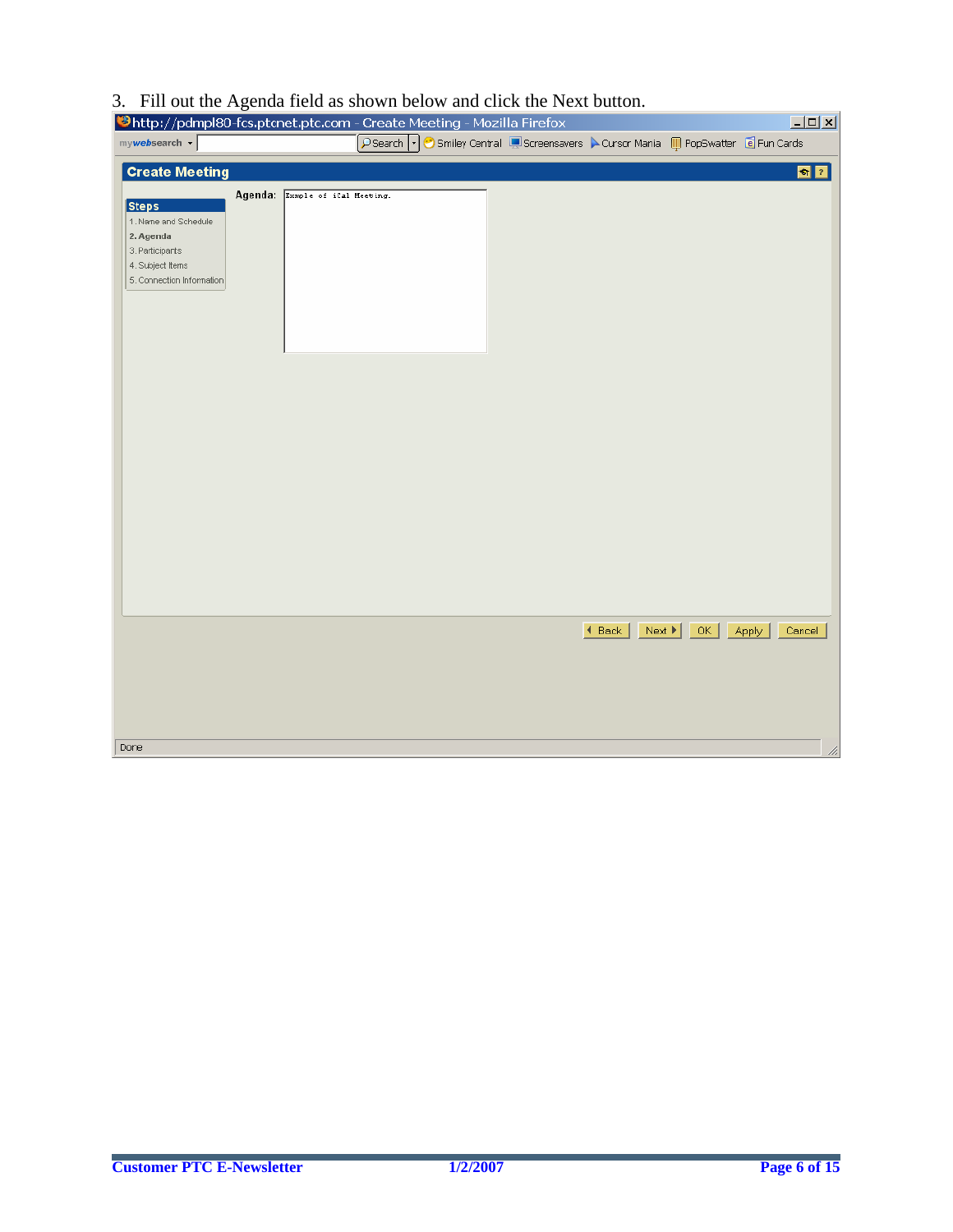## 4. Select the users or groups of users for this meeting and click the Next button.

|                                                                                                                       | Uhttp://pdmpl80-fcs.ptcnet.ptc.com - Create Meeting - Mozilla Firefox                                                                                                           |                                     |                     |                                                                                                      |                                                                      |     |       | $\Box$         |
|-----------------------------------------------------------------------------------------------------------------------|---------------------------------------------------------------------------------------------------------------------------------------------------------------------------------|-------------------------------------|---------------------|------------------------------------------------------------------------------------------------------|----------------------------------------------------------------------|-----|-------|----------------|
| mywebsearch +                                                                                                         |                                                                                                                                                                                 | $\rho$ Search $\lvert \cdot \rvert$ |                     |                                                                                                      | Smiley Central CScreensavers > Cursor Mania C PopSwatter C Fun Cards |     |       |                |
| <b>Create Meeting</b>                                                                                                 |                                                                                                                                                                                 |                                     |                     |                                                                                                      |                                                                      |     |       | S <sub>2</sub> |
| <b>Steps</b><br>1. Name and Schedule<br>2. Agenda<br>3. Participants<br>4. Subject Items<br>5. Connection Information | Select users or groups:<br>Users $\boxed{\bullet}$<br>Admin, 83558 Org<br>Boone, Jason<br>Cubilos, Ulysses<br>Delew, Trevor<br>Designer, Dave<br>Ferguson, Michael<br>Hein, Ann | Search<br>$\triangle$<br>▼          | Add >><br><< Remove | <b>Meeting Participants:</b><br>Hinkle, Gary<br>Hughes, Anthony<br>Johnson, Jeff<br>Lawrenz, Carsten |                                                                      |     |       |                |
|                                                                                                                       |                                                                                                                                                                                 |                                     |                     |                                                                                                      | $\blacktriangleleft$ Back<br>Next $\blacktriangleright$              | OK. | Apply | Cancel         |
|                                                                                                                       |                                                                                                                                                                                 |                                     |                     |                                                                                                      |                                                                      |     |       |                |
|                                                                                                                       |                                                                                                                                                                                 |                                     |                     |                                                                                                      |                                                                      |     |       |                |
| Done                                                                                                                  |                                                                                                                                                                                 |                                     |                     |                                                                                                      |                                                                      |     |       | h,             |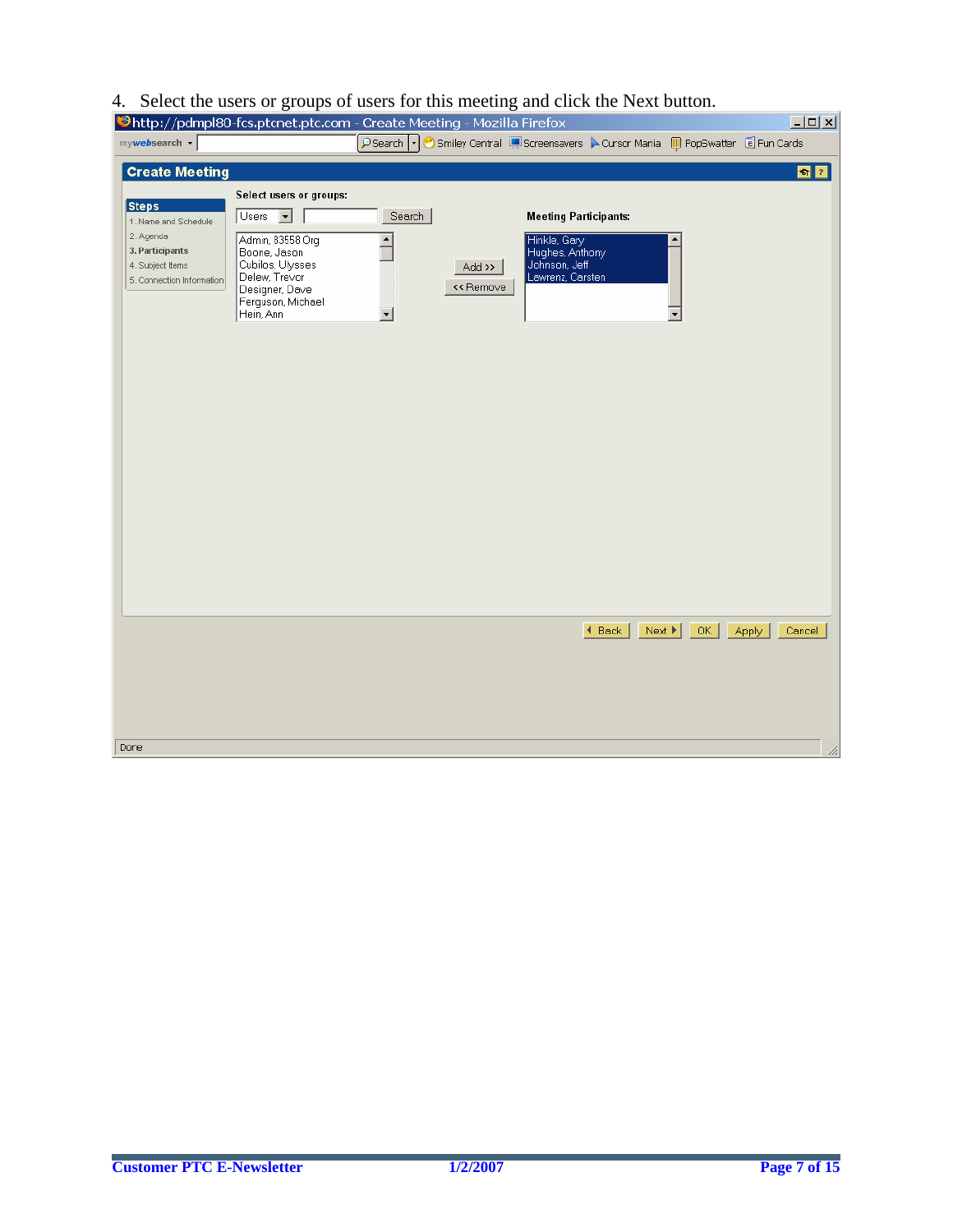5. Search and select items from PDMLink or ProjectLink that will be reviewed at this meeting and click the Next button.

|                                                                                                       | Chttp://pdmpl80-fcs.ptcnet.ptc.com - Create Meeting - Mozilla Firefox                                                                                                                                                                                                                               | $\Box$ D $\Box$ |
|-------------------------------------------------------------------------------------------------------|-----------------------------------------------------------------------------------------------------------------------------------------------------------------------------------------------------------------------------------------------------------------------------------------------------|-----------------|
| mywebsearch -                                                                                         | PSearch  ▼ Smiley Central DeScreensavers A Cursor Mania DepSwatter @ Fun Cards                                                                                                                                                                                                                      |                 |
| <b>Create Meeting</b>                                                                                 |                                                                                                                                                                                                                                                                                                     | S <sub>1</sub>  |
| <b>Steps</b>                                                                                          | Documents<br>$\overline{\phantom{a}}$<br>Search<br><b>Meeting Subject Items:</b>                                                                                                                                                                                                                    |                 |
| 1. Name and Schedule<br>2. Agenda<br>3. Participants<br>4. Subject Items<br>5. Connection Information | 0000000001 (PTC) - Presentation Template A<br>0000000004 (PTC) - MS Project Plan Template A<br>0000000002 (PTC) - Requirements Template A<br>0000000003 (PTC) - Memo Template A<br>$ Add \rightarrow$<br>0000000005 (PTC) - Minutes Template A<br><< Remove<br>0000000006 (PTC) - Agenda Template A |                 |
|                                                                                                       |                                                                                                                                                                                                                                                                                                     |                 |
|                                                                                                       |                                                                                                                                                                                                                                                                                                     |                 |
|                                                                                                       |                                                                                                                                                                                                                                                                                                     |                 |
|                                                                                                       |                                                                                                                                                                                                                                                                                                     |                 |
|                                                                                                       |                                                                                                                                                                                                                                                                                                     |                 |
|                                                                                                       | 4 Back<br>OK.<br>Next $\blacktriangleright$<br>Apply                                                                                                                                                                                                                                                | Cancel          |
|                                                                                                       |                                                                                                                                                                                                                                                                                                     |                 |
|                                                                                                       |                                                                                                                                                                                                                                                                                                     |                 |
|                                                                                                       |                                                                                                                                                                                                                                                                                                     |                 |
|                                                                                                       |                                                                                                                                                                                                                                                                                                     |                 |
| Done                                                                                                  |                                                                                                                                                                                                                                                                                                     | h,              |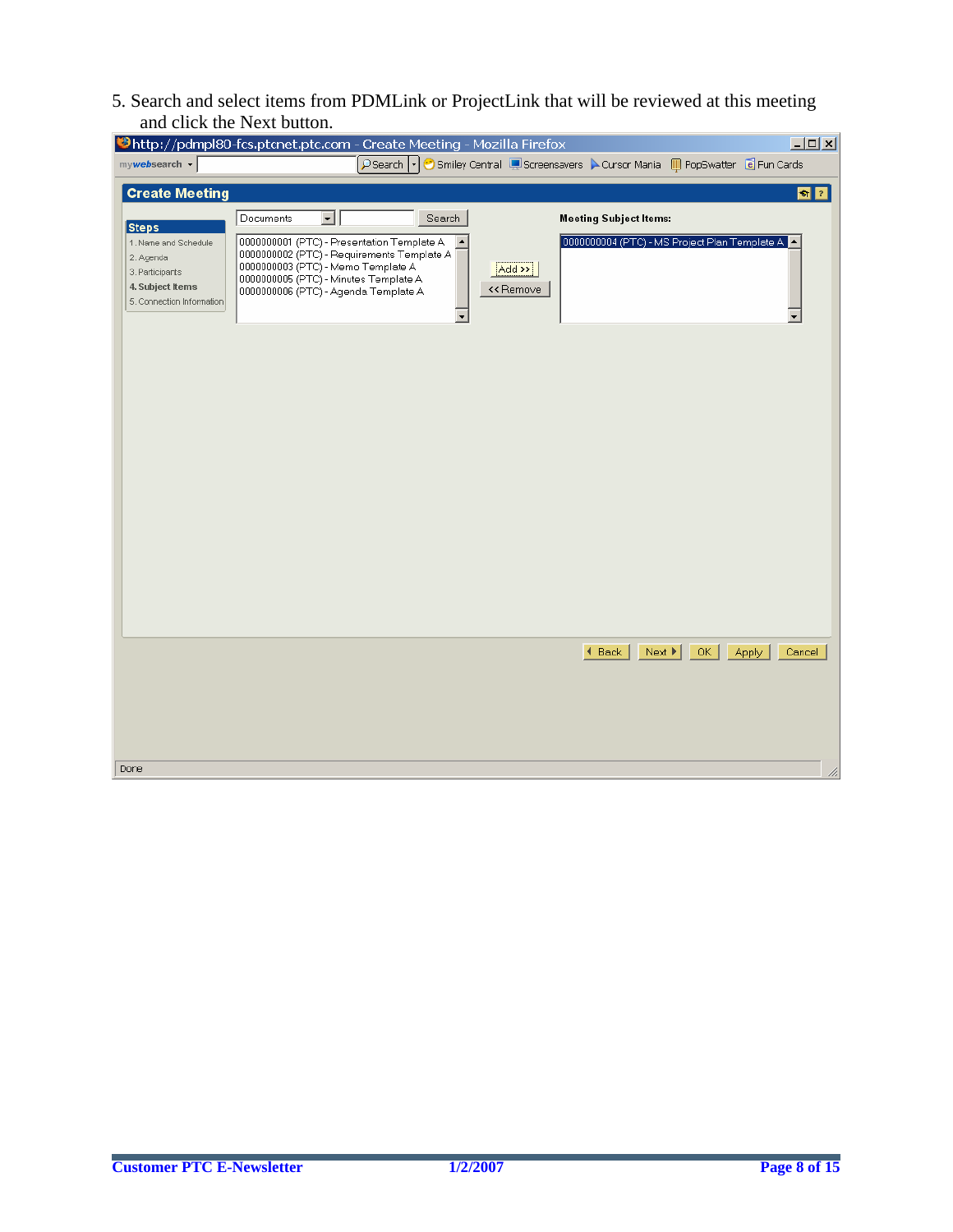### 6. Fill in the Connection information fields and click OK button.

|                                   | Chttp://pdmpl80-fcs.ptcnet.ptc.com - Create Meeting - Mozilla Firefox |           |                                                                                  |                                                |     | $\Box$ o $\boxtimes$ |
|-----------------------------------|-----------------------------------------------------------------------|-----------|----------------------------------------------------------------------------------|------------------------------------------------|-----|----------------------|
| mywebsearch -                     |                                                                       |           | PSearch   • Smiley Central ■Screensavers A Cursor Mania ■ PopSwatter e Fun Cards |                                                |     |                      |
|                                   |                                                                       |           |                                                                                  |                                                |     |                      |
| <b>Create Meeting</b>             |                                                                       |           |                                                                                  |                                                |     | $\bullet$ ?          |
|                                   | Teleconference Phone Number: 555-555-5555                             |           |                                                                                  |                                                |     |                      |
| <b>Steps</b>                      | Teleconference Information: [ID=55555]                                |           |                                                                                  |                                                |     |                      |
| 1. Name and Schedule<br>2. Agenda |                                                                       |           |                                                                                  |                                                |     |                      |
| 3. Participants                   |                                                                       |           |                                                                                  |                                                |     |                      |
| 4. Subject Items                  |                                                                       |           |                                                                                  |                                                |     |                      |
| 5. Connection Information         |                                                                       | Location: |                                                                                  |                                                |     |                      |
|                                   |                                                                       |           |                                                                                  |                                                |     |                      |
|                                   |                                                                       |           |                                                                                  |                                                |     |                      |
|                                   |                                                                       |           |                                                                                  |                                                |     |                      |
|                                   |                                                                       |           |                                                                                  |                                                |     |                      |
|                                   |                                                                       |           |                                                                                  |                                                |     |                      |
|                                   |                                                                       |           |                                                                                  |                                                |     |                      |
|                                   |                                                                       |           |                                                                                  |                                                |     |                      |
|                                   |                                                                       |           |                                                                                  |                                                |     |                      |
|                                   |                                                                       |           |                                                                                  |                                                |     |                      |
|                                   |                                                                       |           |                                                                                  |                                                |     |                      |
|                                   |                                                                       |           |                                                                                  |                                                |     |                      |
|                                   |                                                                       |           |                                                                                  |                                                |     |                      |
|                                   |                                                                       |           |                                                                                  |                                                |     |                      |
|                                   |                                                                       |           |                                                                                  |                                                |     |                      |
|                                   |                                                                       |           |                                                                                  |                                                |     |                      |
|                                   |                                                                       |           |                                                                                  |                                                |     |                      |
|                                   |                                                                       |           |                                                                                  |                                                |     |                      |
|                                   |                                                                       |           |                                                                                  |                                                |     |                      |
|                                   |                                                                       |           |                                                                                  |                                                |     |                      |
|                                   |                                                                       |           |                                                                                  |                                                |     |                      |
|                                   |                                                                       |           |                                                                                  |                                                |     |                      |
|                                   |                                                                       |           |                                                                                  | $\blacktriangleleft$ Back<br>Next <sup>1</sup> | OK. | Apply<br>Cancel      |
|                                   |                                                                       |           |                                                                                  |                                                |     |                      |
|                                   |                                                                       |           |                                                                                  |                                                |     |                      |
|                                   |                                                                       |           |                                                                                  |                                                |     |                      |
|                                   |                                                                       |           |                                                                                  |                                                |     |                      |
|                                   |                                                                       |           |                                                                                  |                                                |     |                      |
|                                   |                                                                       |           |                                                                                  |                                                |     |                      |
| Done                              |                                                                       |           |                                                                                  |                                                |     | h,                   |

7. Windchill services will now format the email request in an iCal format that when the users received the invite it will act like any other Calendar invite where you can Accept, Tentative, Decline, or Propose New Time.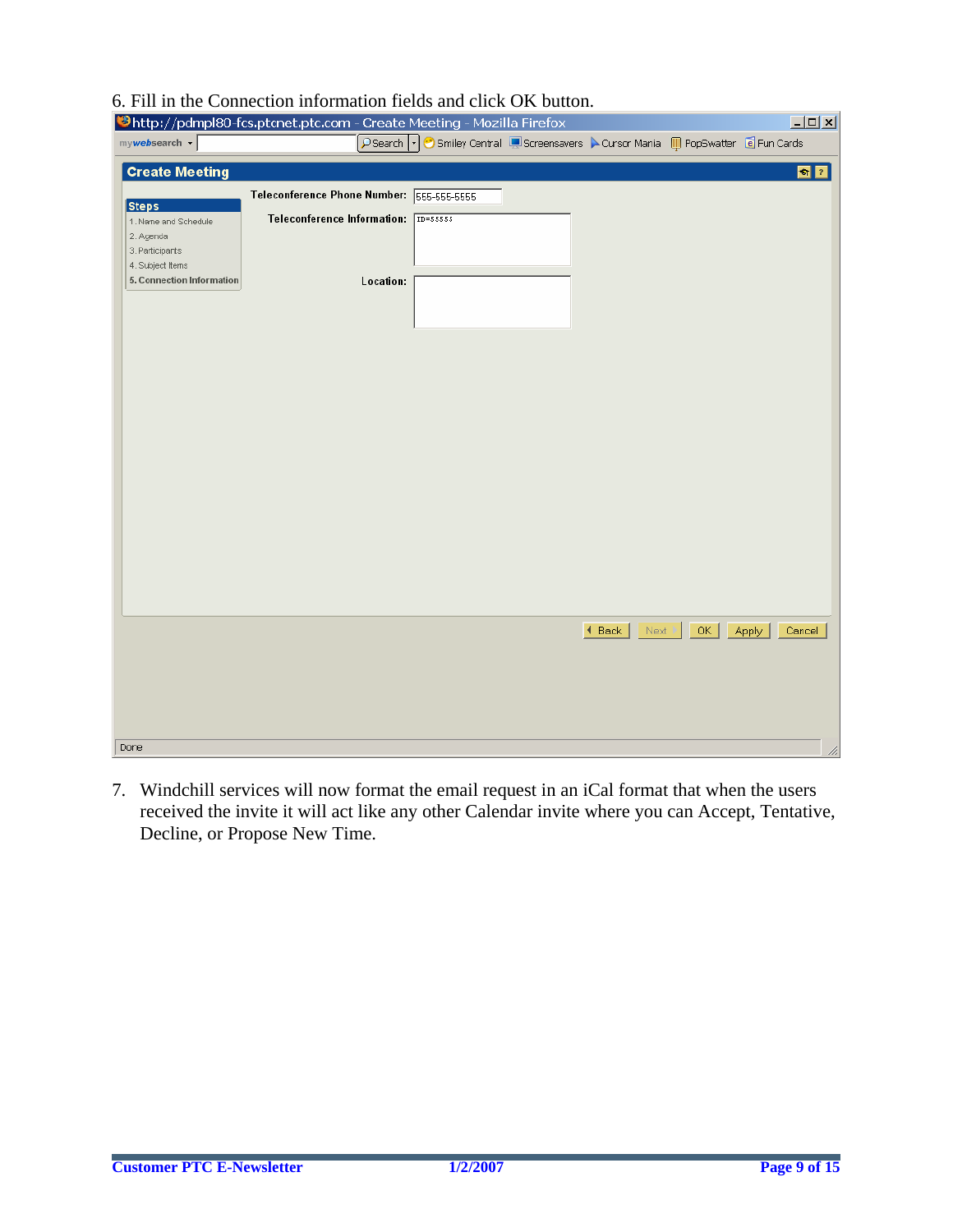8. In your personal email there will be an invite to this meeting. Open this email and accept this meeting. Now open your personal calendar to see what it looks like there.

|                                                                                                                                                                                         | <b>E iCal Meeting Example - Meeting</b>                                                                                                                                                                                                                                                                                                                                                                                                                              | $ \Box$ $\times$         |
|-----------------------------------------------------------------------------------------------------------------------------------------------------------------------------------------|----------------------------------------------------------------------------------------------------------------------------------------------------------------------------------------------------------------------------------------------------------------------------------------------------------------------------------------------------------------------------------------------------------------------------------------------------------------------|--------------------------|
| Edit<br>Eile                                                                                                                                                                            | Type a question for help<br>Insert Format Tools Actions<br>View<br>Help                                                                                                                                                                                                                                                                                                                                                                                              | $\overline{\phantom{a}}$ |
|                                                                                                                                                                                         | $\blacktriangleright$ $\blacktriangle$ Accept $\mid$ ? Tentative $\mid$ $\blacktriangleright$ $\blacktriangleright$ $\blacktriangleright$ $\blacktriangleright$ $\text{Propag}$ $\blacktriangleright$ $\mid$ $\text{Propag}$ $\mid$ $\text{Propag}$ $\blacktriangleright$ $\mid$ $\text{Propag}$ $\blacktriangleright$ $\mid$ $\text{Propag}$ $\blacktriangleright$ $\mid$ $\text{Propag}$ $\blacktriangleright$ $\mid$ $\text{Propag}$ $\blacktriangleright$ $\mid$ |                          |
| <b>O</b> Please respond.                                                                                                                                                                |                                                                                                                                                                                                                                                                                                                                                                                                                                                                      |                          |
| From:<br>Required:<br>Optional:                                                                                                                                                         | Gary Hinkle [ghinkle@ptc.com]<br>Sent: Tue 12/19/2006 2:45 PM<br>Hinkle, Gary; jeff@wchill.com; carsten@wchill.com; tony@wchill.com                                                                                                                                                                                                                                                                                                                                  |                          |
| Subject:                                                                                                                                                                                | iCal Meeting Example                                                                                                                                                                                                                                                                                                                                                                                                                                                 |                          |
| Location:<br>When:                                                                                                                                                                      | Tuesday, December 26, 2006 2:00 PM-4:00 PM (GMT-05:00) Eastern Time (US & Canada).                                                                                                                                                                                                                                                                                                                                                                                   |                          |
| <b>Meeting Notification</b><br><b>Call information:</b><br>Location:<br>References:<br>lInvitees:<br>Gary Hinkle<br><b>Anthony Hughes</b><br>Jeff Johnson<br>Carsten Lawrenz<br>Agenda: | <b>Meeting name:</b> iCal Meeting Example<br>Meeting date: Dec 26, 2006<br>Meeting time: 2:00 PM - 4:00 PM EST<br><b>Meeting type:</b> Standard meeting.<br>555-555-5555<br>None<br>Teleconference information:<br>$ID = 555555$<br>MS Project Plan Template<br>Exmple of iCal Meeting.                                                                                                                                                                              |                          |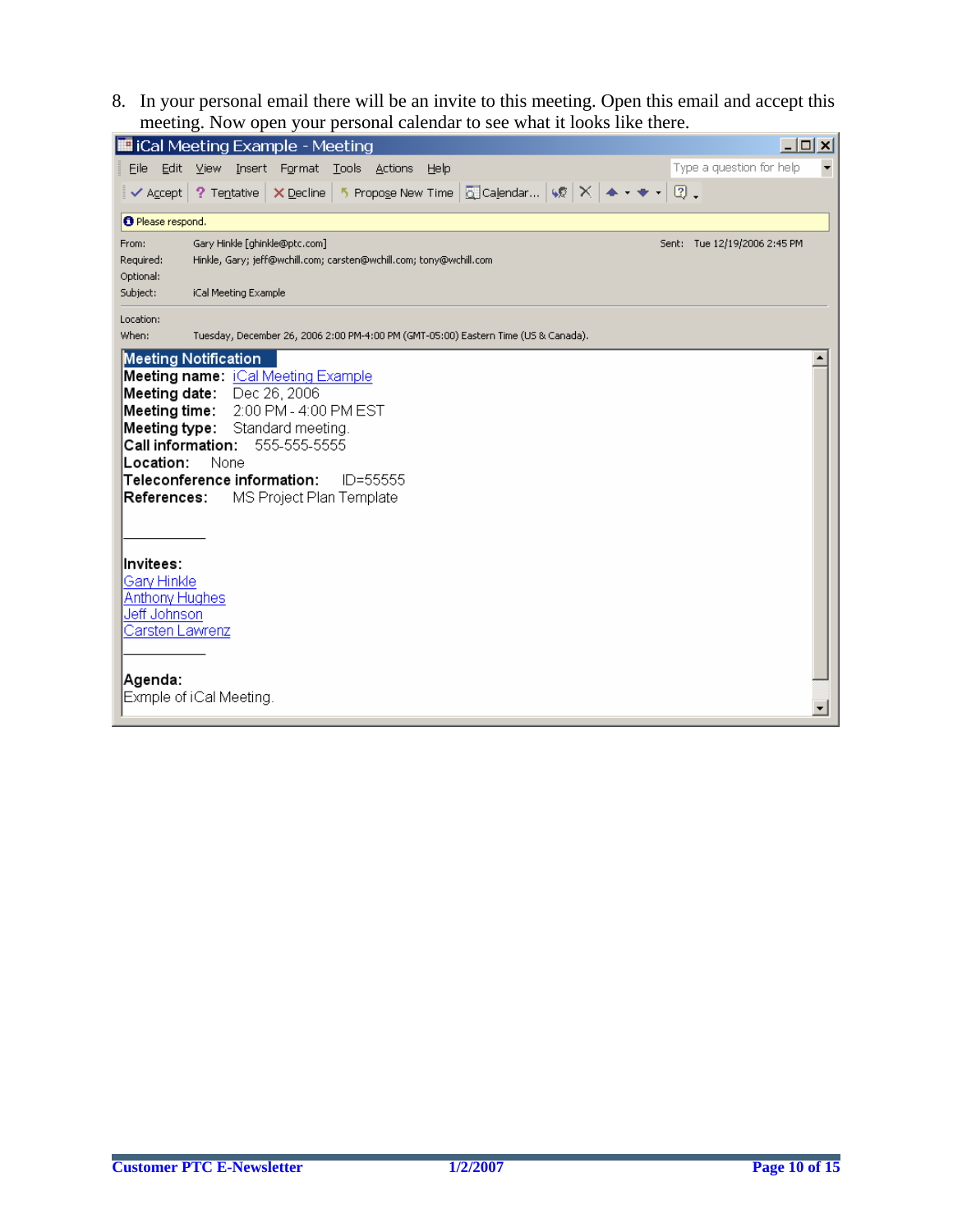9. In the image below you can see the meeting did show up on my calendar for the date and time specified in the meeting wizard.



In conclusion here are some basic rules to remember when using this iCal Feature.

- The iCal feature only works from your personal meeting page for PDMLink. If you schedule a meeting from a Product or Library Meeting URL, it will not use the iCal email formatting.
- ProjectLink works any Meeting URL as long as the project is running.
- When you create, update, or cancel a meeting within Windchill. Windchill sends an email notification to all meeting participants.
- To receive an e-mail notification for a meeting you created, you must include yourself as a participant.
- When you receive the e-mail notification, you may be able to automatically update your calendar by accepting the meeting, depending upon the type of calendar system you are using.
- **If you use your calendar system to make a change to a meeting** that was **created in Windchill**, participants may be notified by the calendar system, but the Windchill meeting will not be updated. **You must update the meeting in Windchill.**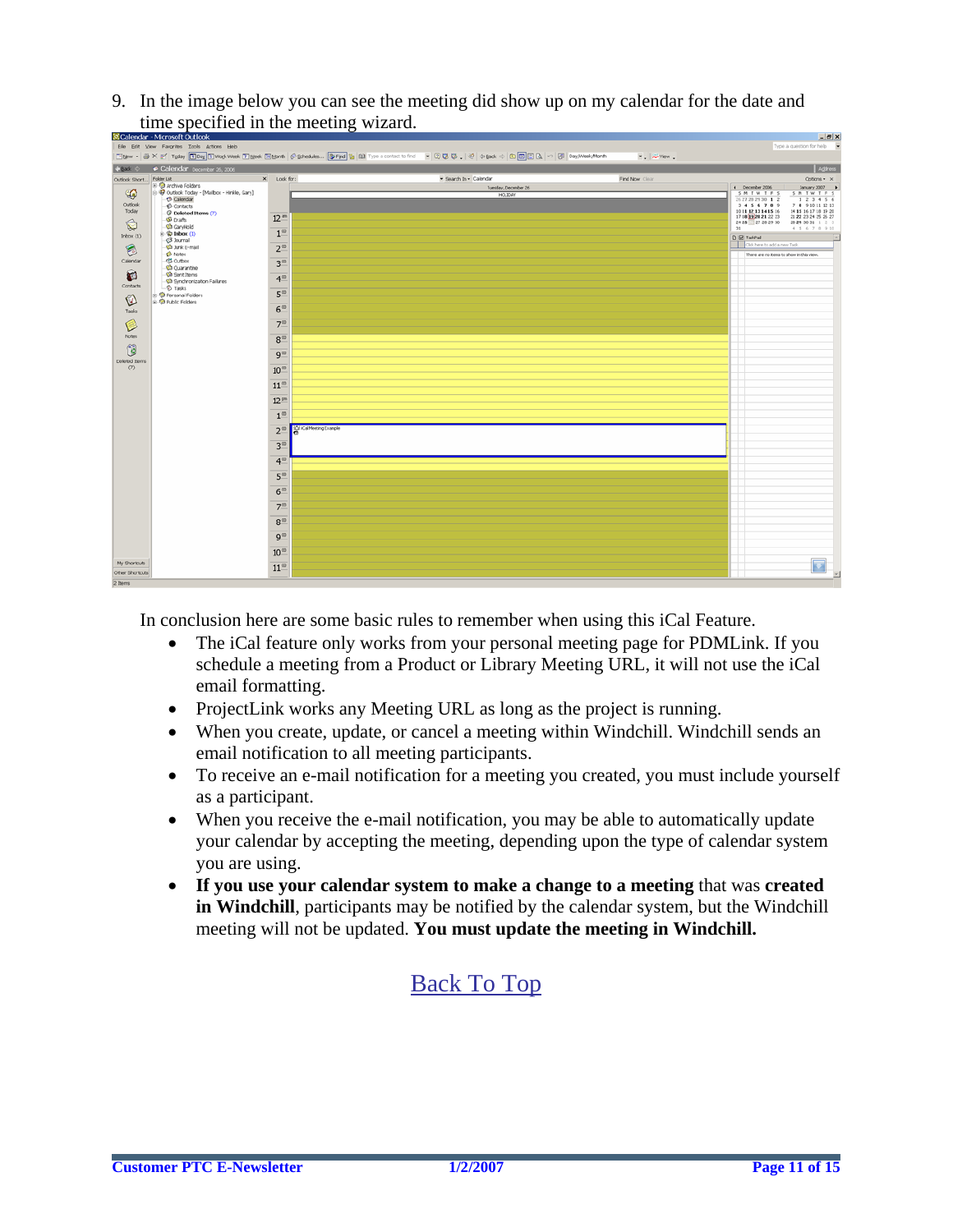## **Announcements**

### <span id="page-11-0"></span>Educational Resource Library

Learn things you always wanted to do - but didn't know you could.

This one stop educational resource library will help you learn more about PTC Solutions and provide you with technical materials developed by the product experts to help you become more productive.

Get tutorials, how-to videos and expert advice for:

- **Pro/ENGINEER** 
	- **EXECONCEPT** Conceptual and Industrial Design
	- **•** Detailed Design
	- **Simulation/Analysis**
	- Production
	- Design Collaboration
- Windchill PDMLink
- Windchill ProjectLink
- Pro/INTRALINK
- PTC Online Tools

Check out the [Educational Resource Library](http://www.ptc.com/community/proewf/newtools/tutorials.htm) today.

#### PTC Tips & Techniques Newsletter Archives

Miss an issue! Can't find that awesome technique you read about? Fear not, you can click on the link below and go through our Customer PTC E-Newsletter archives.

### [Click Here To Access](http://www.ptc.com/carezone/archive/index.htm)

It's better than finding the Covenant of the Ark!

### PTC Tips & Techniques Webcasts: Work Smarter. Not Harder.

Click below to see regularly scheduled Tips & Techniques technical Webcasts that are designed to provide you with the most popular time-saving tricks that Pro/ENGINEER users of all skill levels will find useful. Get more out of your maintenance dollars!

Tips & Techniques: Work Smarter Not Harder!

### **E-PROFILES IS HERE!!**

We have been eagerly anticipating the debut of the new electronic version of Profiles Magazine and now it is here! This new web site will supplement the print edition of the magazine and will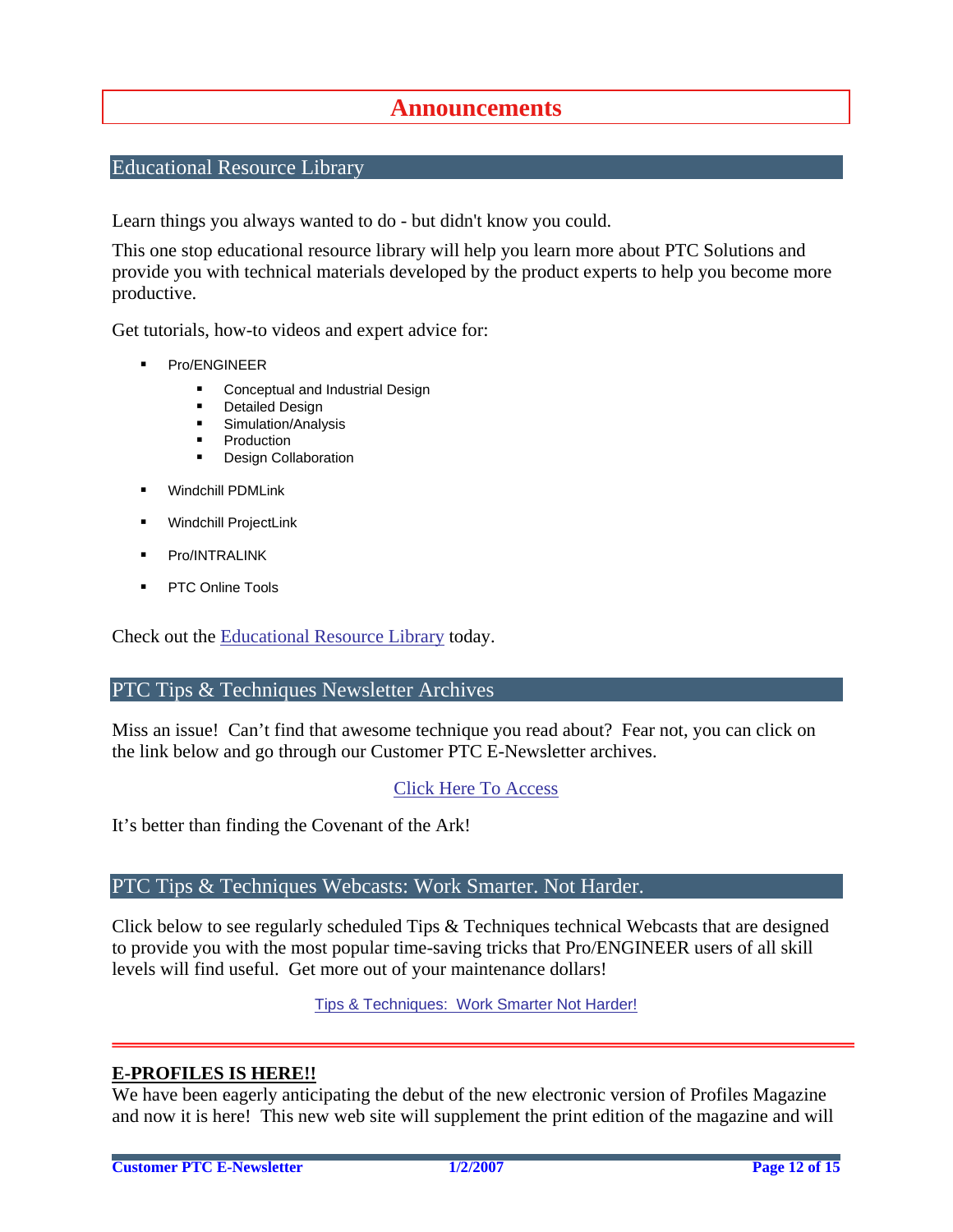provide new useful features not feasible with paper media. e-Profiles will provide you with 24x7, worldwide access to key information previously available exclusively in the print version. "Tips & Tricks," a popular feature pioneered by Pro/USER, has also moved to the web and will be expanded as the site matures.

Please take a few minutes to check out this new web site. We don't think you will be disappointed.

<http://profilesmagazine.com/>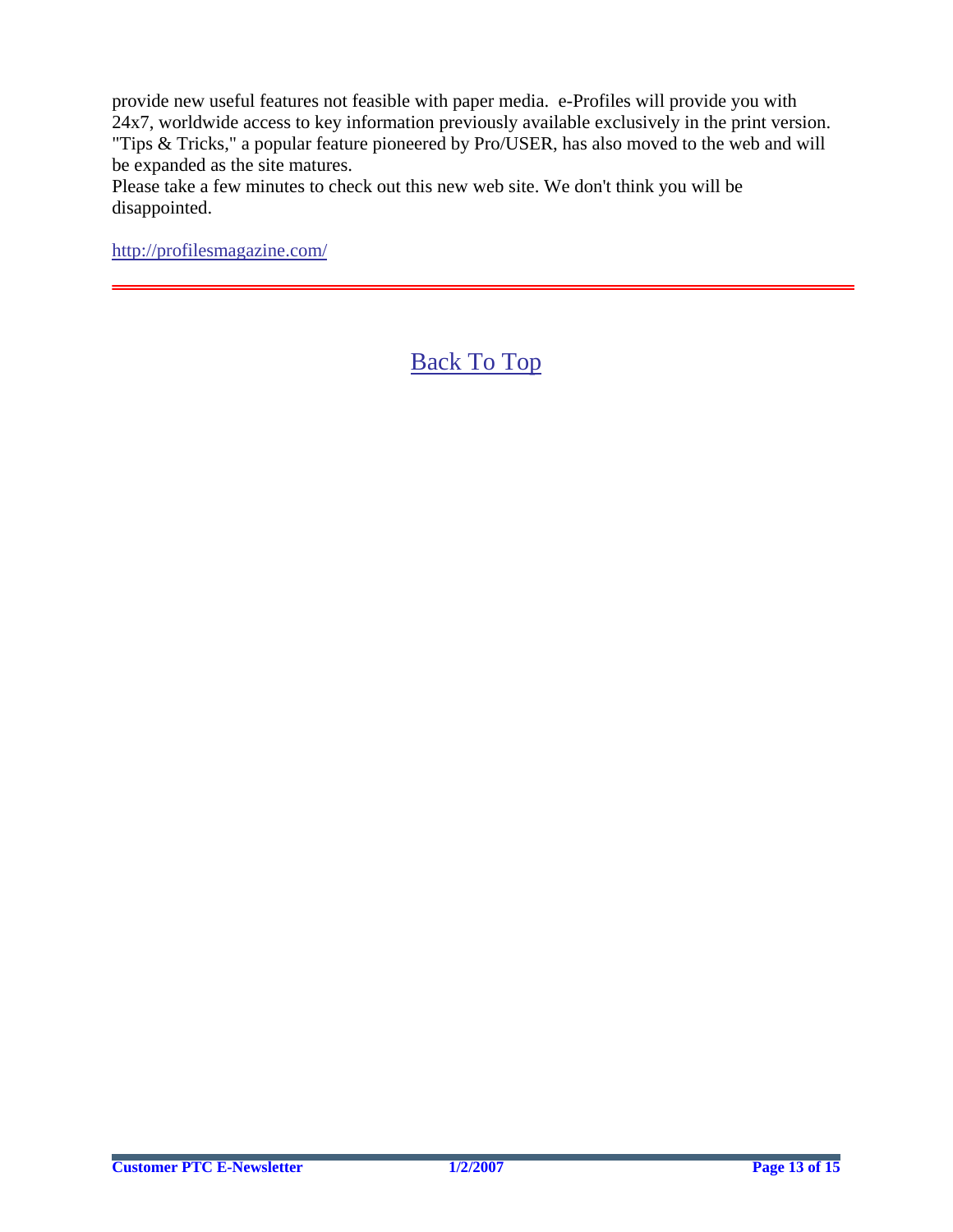# **Upcoming Events & Training Class Schedules**

<span id="page-13-0"></span>

| Upcoming, 2007      | Your local Pro/Engineer User Groups<br>http://www.ptcuser.org/rugs/                   |
|---------------------|---------------------------------------------------------------------------------------|
| June $3 - 6$ , 2007 | Tampa, Florida<br><b>PTC/USER International Conference</b><br>http://www.ptcuser.org/ |

#### Events

Our seminars and conferences seek to provide you with relevant information regarding product development trends in your industry as well as innovative software learning experiences. Think of them as a constructive day off where you can share experiences and swap ideas with your peers.

If you can't manage to get away, we'll bring it to you. Check back often for regularly scheduled live webcast events.

### [You're Invited to Attend…](http://www.ptc.com/company/news/events/index.htm)

Please visit the [PTC Education Services](http://www.ptc.com/services/edserv/) website for the latest training information including course descriptions, schedules, locations, and pricing.

• Attend a course at any PTC Center and receive a free copy of Pro/ENGINEER Wildfire Student Edition!

<http://www.ptc.com/services/edserv/index.htm>

### Live Instructor-Lead Virtual PTC Training Courses

Virtual Classrooms provide interactive learning with a trained PTC instructor in convenient and manageable sessions that last approximately 4 hours over a series of days. It's easy to join a class right from your desk using a phone or voice-over IP technology.

Sessions are performed just like a traditional ILT (including interactive exercises where you and the instructor can work on lab exercises together) and feature some of our most popular ILT courses. These sessions cover the exact same material as the traditional ILT in-center courses. Also look for some of our most frequently requested mini-topics delivered in the same format that are only an hour - two hours in duration.

If you have any questions about these sessions or would like to see getting other courses, not on this list, on the schedule please feel free to contact me for more details. They are a great way to bring training to you without you having to worry about location or being out from work for long stretches.